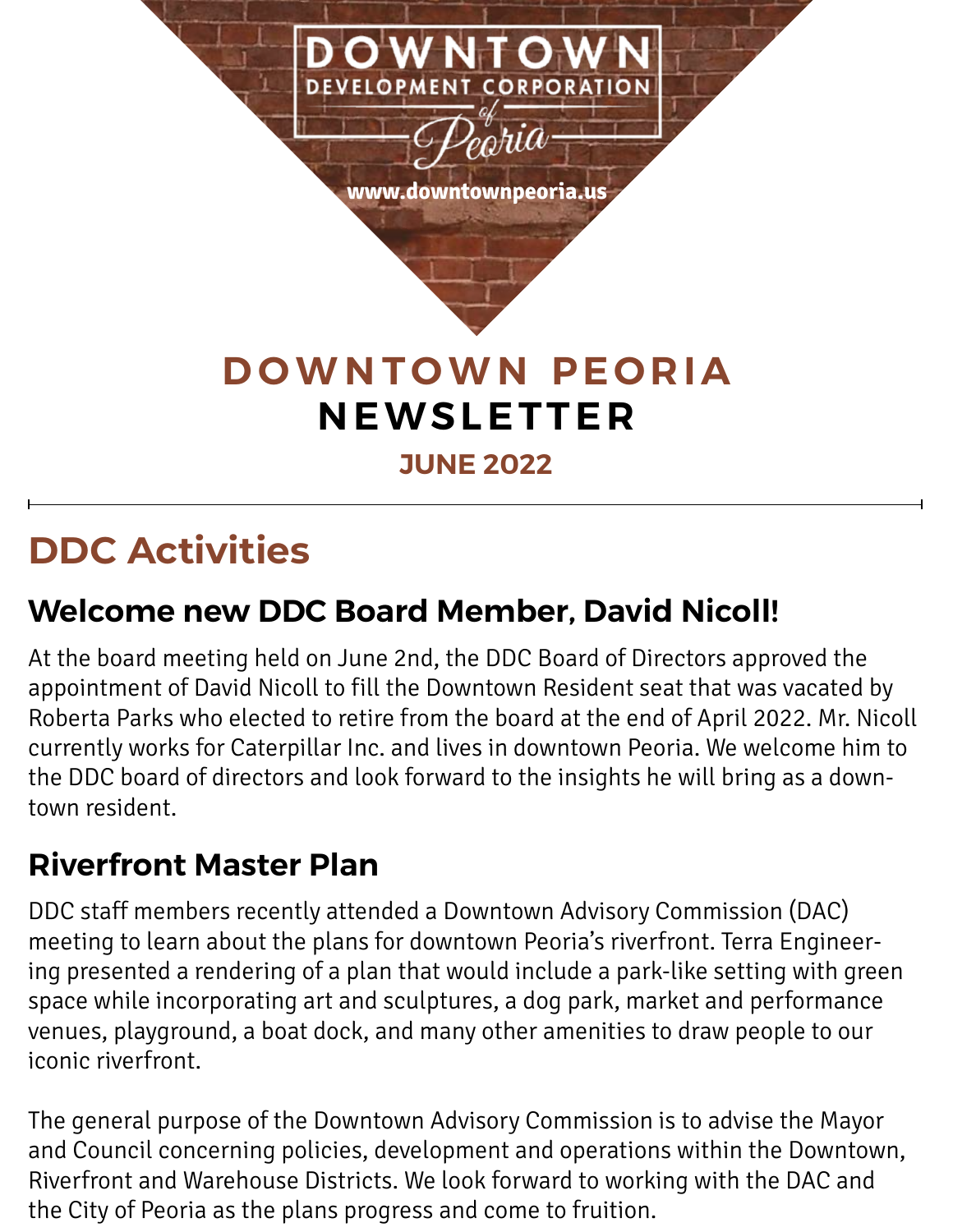## **DDC Director Spotlight**

### **Paul Kouri**



New to the DDC board as of May 2022 is Paul Kouri, replacing outgoing board member Karen Jensen in the Architecture, Construction & Engineering seat.

Paul is currently employed by Farnsworth Group as an Architectural Manager. In addition to serving on the DDC board, Paul also serves the community as a board member of the Illinois Central College Education Foundation, an Education Commission member of St. Mary Grade School in Metamora and is a member of the DDC Planning Committee.

Prior to becoming a DDC Board member, Paul had the opportunity to consult for the DDC on the following projects:

**Building Code Comparison** - When the City of Peoria Construction Commission was developing their recommendation to the City Council for adopting the 2018 Building Code, Paul and his team identified changes from the current code having cost implications for commercial buildings.

**Warehouse District Parking Study** - Paul and his team inventoried existing available public and private parking; analyzed current, 5-year, and full-buildout demands for parking; and identified locations for surface parking and structured parking to meet those demands.

**Riverfront Development Exhibit** - Paul and his team created a large-format graphic illustrating potential uses for a revamped riverfront used as a backdrop for the press conference announcing the demolition of the former Joe's Crab Shack structure.

**Air Rights Code Language** - Paul and his team drafted language that the City of Peoria used to amend the Building Code that provides a safe means for certain buildings to have windows, required for residential development, in walls located on property lines. Without this amendment, many buildings in the Warehouse District were not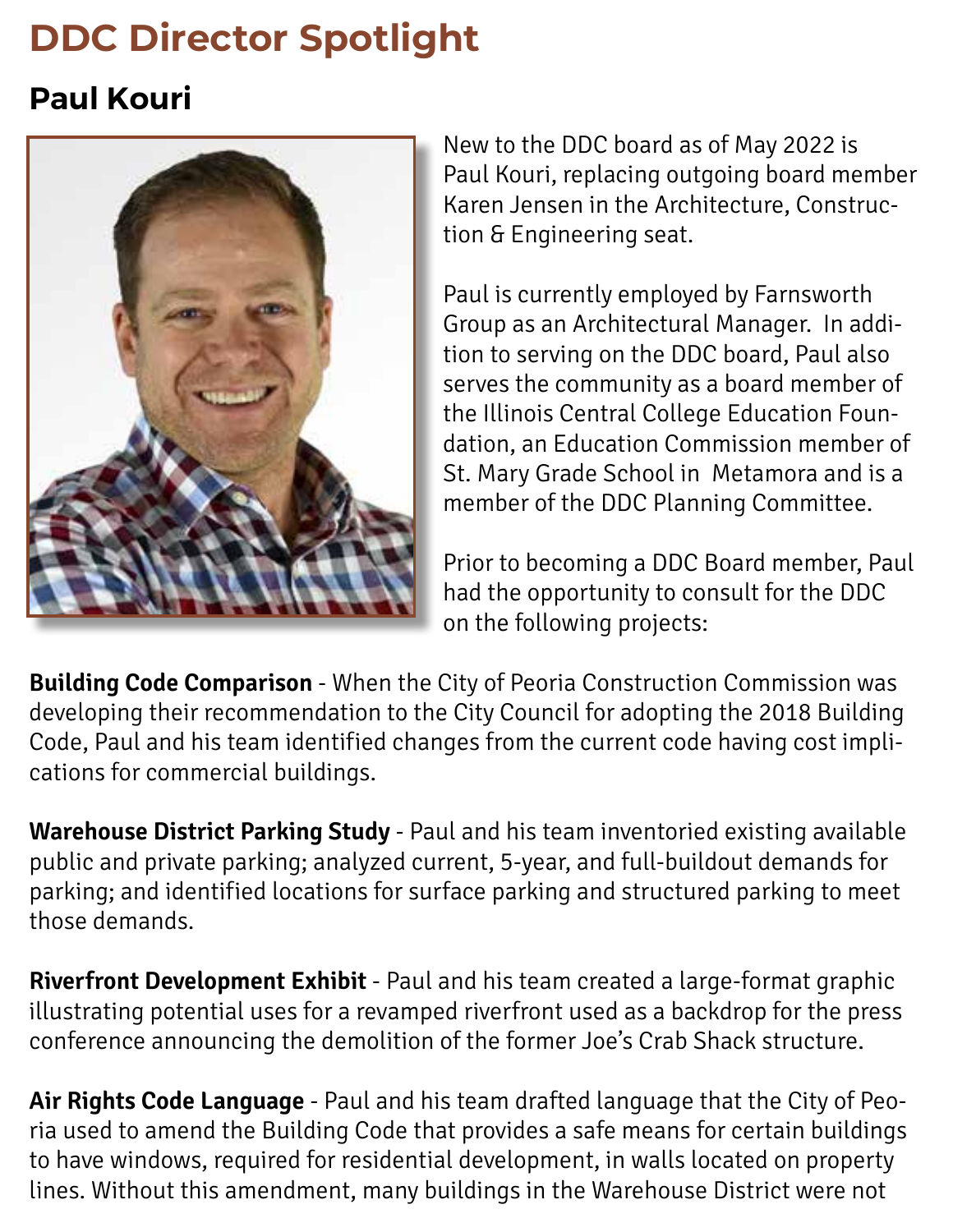able to be developed for residential uses. Paul says, "I am proud to have done my small part in helping the DDC move our city forward in big ways."

When asked what his vision is for downtown Peoria, Paul states, "I would like the city to be as vibrant as it was in its heyday, a century ago, with a variety of uses, destinations, and entertainment, where the wares from retail stores were displayed on sidewalks, sharing space with an abundance of people."

We welcome Paul Kouri to the DDC board and anticipate many good works with the expertise and past experience he brings to the board and to downtown Peoria.

### **Property for Lease**

#### **300 NE Perry Ave., Peoria, IL**



#### COMMERCIAL PROPERTY FOR LEASE (5,752 SF Unique Downtown Location) CELL: 309-643-0717

\$10 PSF, NNN: Unique architectural commercial building for lease in downtown Peoria. Built in 1885 as a residence commonly known as the Andrew J. Hodges house and was later converted into a mortuary in 1926. Property was fully renovated in 1993 to maintain the original design of Second Empire architecture. In downtown Pe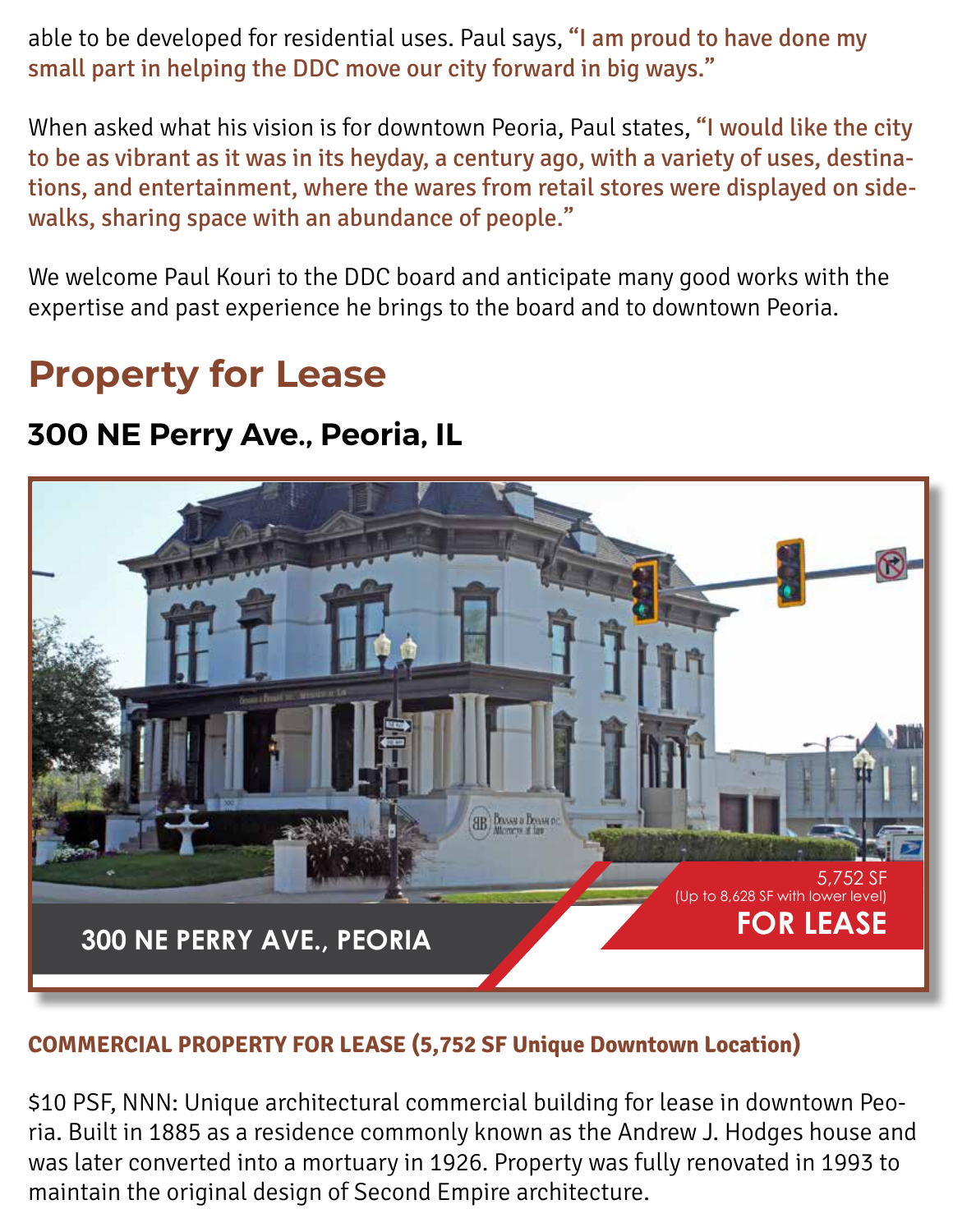Property features: Decorative marble fireplaces, functional pocket doors, elaborate cornice chimney tops, mansard roof, detailed original woodwork, plaster crown molding with decorative castings throughout, updated plumbing, electrical and HVAC.

Building includes two finished levels above grade, a partially finished basement with direct access to the street, and a large unfinished attic. Currently occupied by a law firm set up with multiple private executive offices, waiting room/conference room, kitchen and plenty of storage.

Existing law firm relocating and space (with furnishings if needed) can be available with 45 days' notice. Property is adjacent to two large hospital complexes, highly visible from I-74 and located near the Scottish Rite theater and its recent \$5M renovation. To learn more, visit www.josephcamper.com/properties?propertyId=380870-lease or contact Will Hayes at Joseph & Camper, E-MAIL: Willhayes@josephcamper.com or CELL: 309-643-0717.

## **Property for Sale or Lease**

### **Maxam Building, 1st Floor: 316 SW Washington St., Peoria, IL**



# **FOR SALE:**  $\frac{8,285 \text{ yr}}{6649,000}$

8,285 SF 1ST FLOOR RESTAURANT (WITH OFFICE & STORAGE)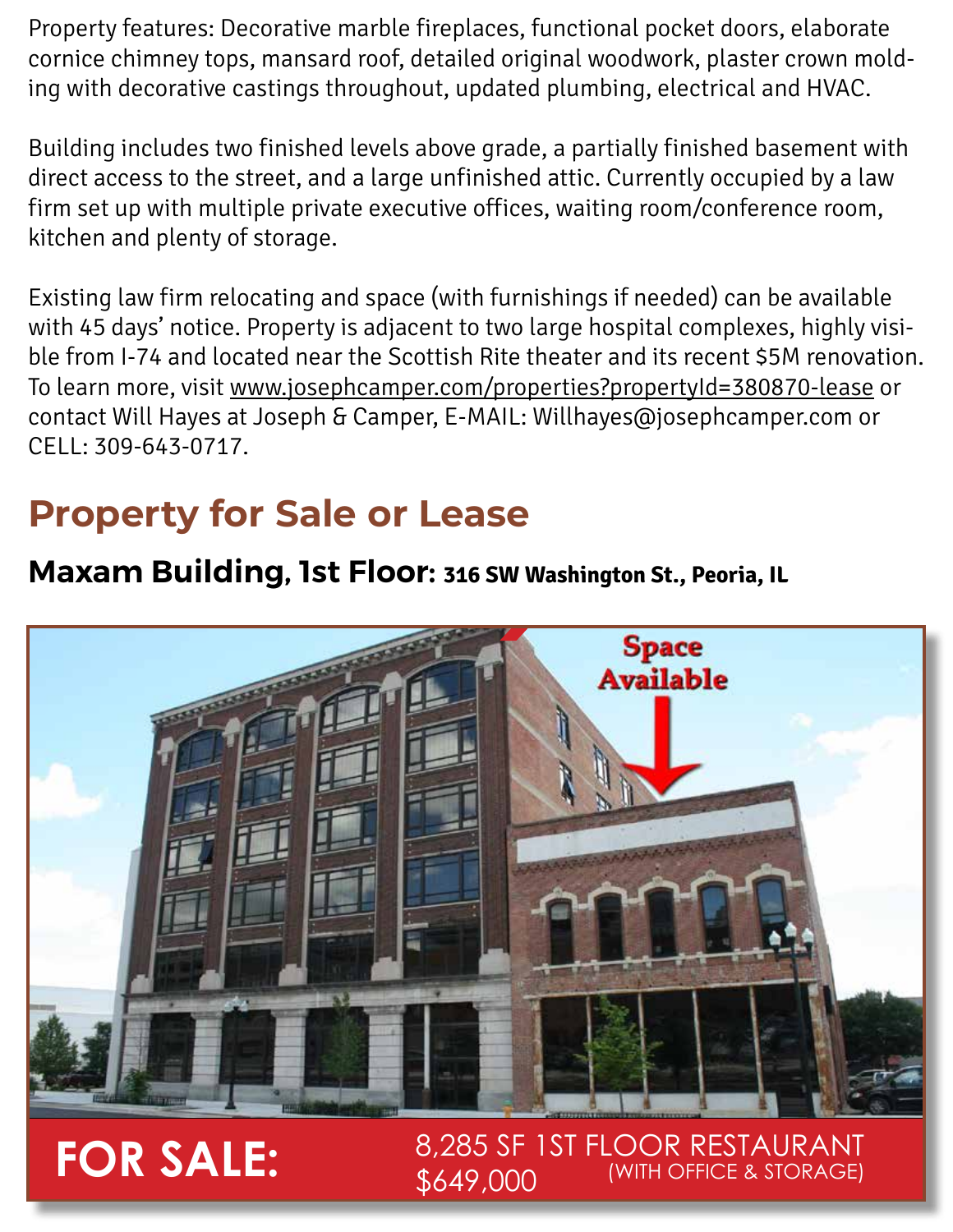Property features:

- Fully equipped restaurant condo **for sale** in the Maxam building in downtown Peoria.
- Sale includes 8,285 SF on the first floor (4,868 SF in the basement along with all existing restaurant fixtures and equipment).
- Current business on floors 1-4 include the MAXAM Event Center, CSE Software Inc, Architectural Research & Design, Law Office of Jeff Green, and Hall & Rustom, LLC.
- The MAXAM Quarters residential condos are located on the 5th and 6th floors
- Located in the heart of the Warehouse District and adjacent to the Peoria Riverfront Museum and the Caterpillar Visitor Center.

#### **Maxam Building, 2nd Floor** axam bananiy, 2nd Floor

#### **316 SW Washington St., Peoria, IL**



Property features: proxty footures:

- Creative loft-style commercial space for sale or lease in downtown Peoria's Warehouse District. alive ion-style commercial spac
- The MAXAM Building is a six-story commercial and residential condo building. rie MAXAM Buitaing is a six-story col
- The entire 2nd floor is 19,600 SF and is available for sale or for lease as the individual spaces shown on the floor plan or as a full floor for single tenant use. entire zhu hoor is 19,000 SF and riqual spaces shown on the noo
- The floor is set up with three distinct areas with a spacious common hallway with passenger elevator and common men's and women's ADA accessible restrooms. womens ADA accessible restrooms.
- The three areas are known as the Washington Room (2,635 SF), Distillery Room  $(4,465 SF)$  and the Ballroom (7,581SF). three areas are known as the W  $4,400$  or  $\mu$  and the Dallibon (  $7,0015$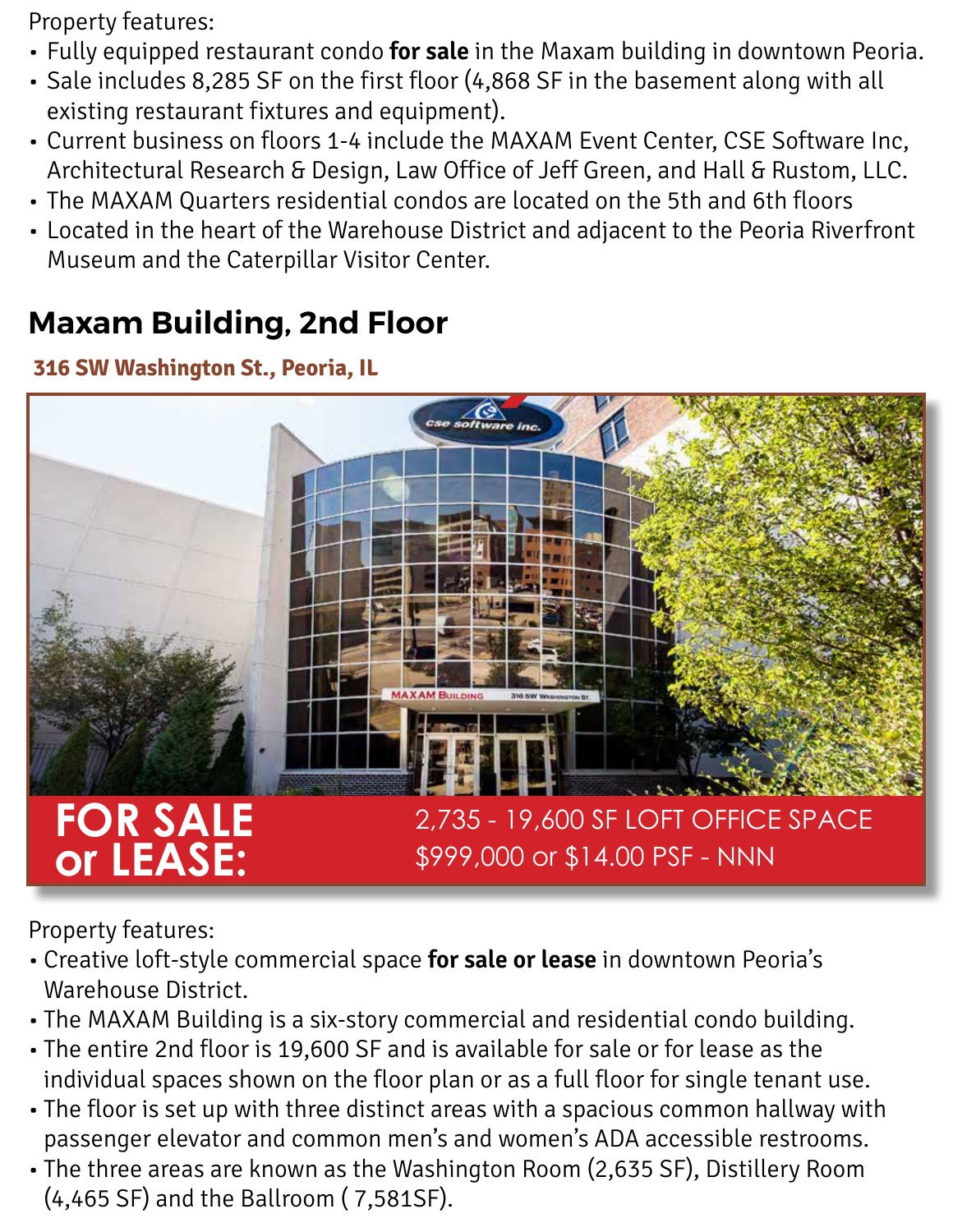- Floors 1-4: the MAXAM Event Center, CSE Software Inc, Architectural Research & Design, Broadway Deli & Lounge, Law Office of Jeff Green, and Hall & Rustom, LLC.
- Floors 5-6: The MAXAM Quarters residential condos
- Located on the edge of the Warehouse District and adjacent to the Peoria Riverfront Museum and the Caterpillar Visitor Center.
- Two passenger elevators and a freight elevator available.

To find out more about these opportunities, visit the website at www.josephcamper. com/properties?propertyId=374368-sale or contact Will Hayes at Joseph & Camper, E-MAIL: Willhayes@josephcamper.com or CELL: 309-643-0717.

## **New Business Spotlight**

### **Jack's on Adams**



According to their Facebook page, Jack's on Adams, 107 SW Adams St., Peoria, IL is one man's vision where friends, family and the common stranger can gather for great tavern-style pizza, classic cocktails, and live music. Everything made at Jack's is home cooked, fresh never frozen. The style of pizza they're serving is called Peoria Tavern Style. If you've ever had Chicago Tavern Style, it's similar. The crust (made locally at Trefzger's Bakery) is thin and crunchy, the sauce is tasty, zippy, tangy with an underlying sweet flavor. Jack's is open 11am–1am for lunch and dinner, Mon-Sat, with live music on the weekends! Come on

down to Jack's on Adams for great food and entertainment. Jack's is jumpin' on Adams!

## **Downtown Activities**

### **Peoria Riverfront Market**

Downtown Peoria's RiverFront Market opened for the season on May 21st, in the 200 block of SW Water Street. The market is the place to be every Saturday morning from 8:00 a.m. – 12:00 noon for fresh produce, meats and treats, custom hand-made art and jewelry, and so much more! Come to the riverfront and support local!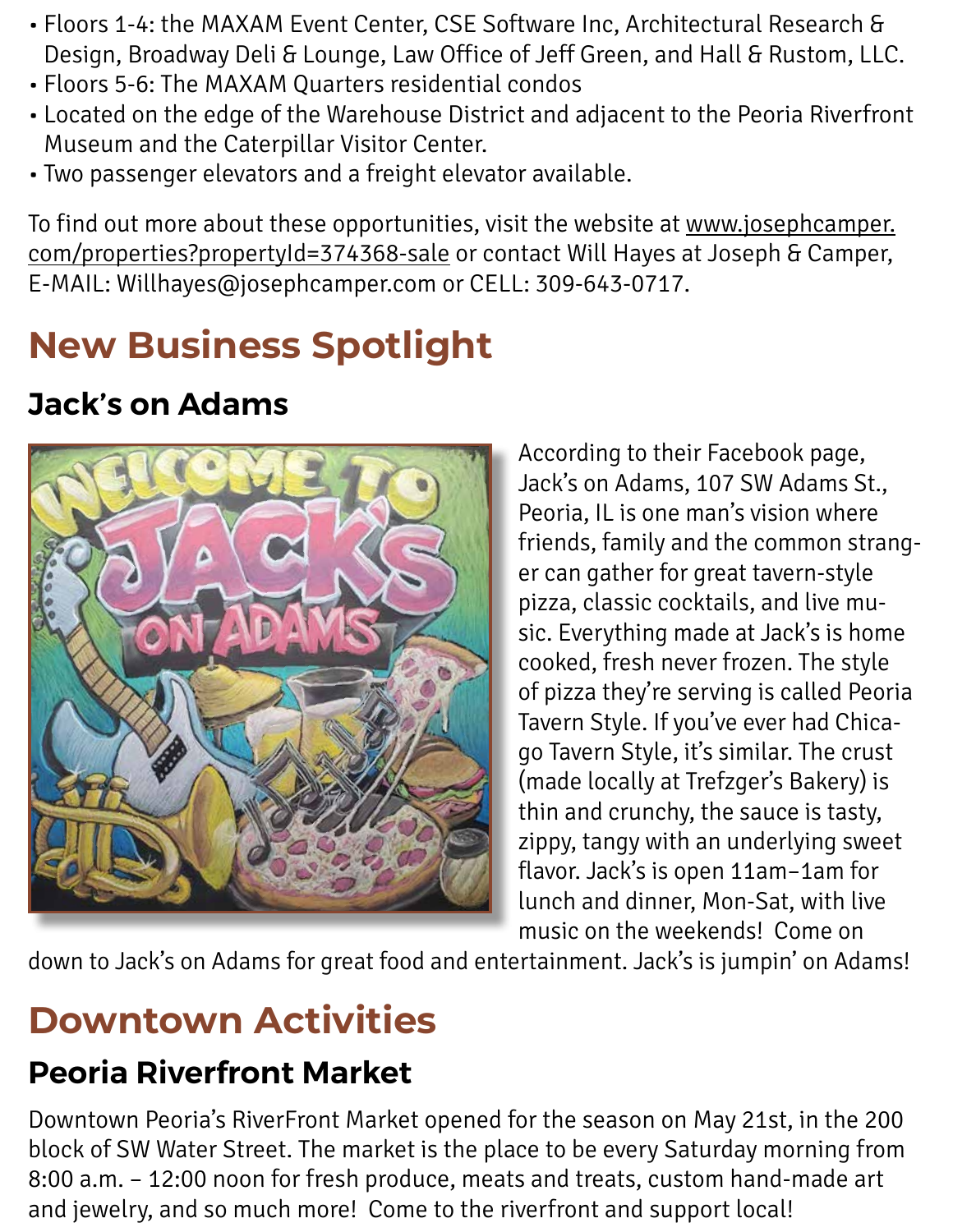#### **Sculpture Walk 2022**



Opening day for Sculpture Walk 2022 was held on May 21st. The outdoor public art exhibit features 8 new sculptures installed along both sides of Washington Street from the Peoria Riverfront Museum to the Bob Michel Bridge. A jury of local community leaders and arts professionals selected the sculptures for this year's exhibit from entries submitted by artists from across the country. The 2022 Sculpture Walk Peoria exhibit will remain in place until late spring of 2024. Sculpture Walk Peoria is an initiative of The Peoria Art Guild. It is coordinated with the support of the City of Peoria and funded through the generous financial support of corporate and individual sponsors. Tax-deductible donations to support the future of this program can be made at www.peoriaartguild.org/ swpsponsorship. To learn about the sculptures,

docent-led tours are available on Saturday mornings, or you can schedule a private tour for your group. For more information or to schedule a tour, contact the Peoria Art Guild.

### **Peoria Riverfront Museum**

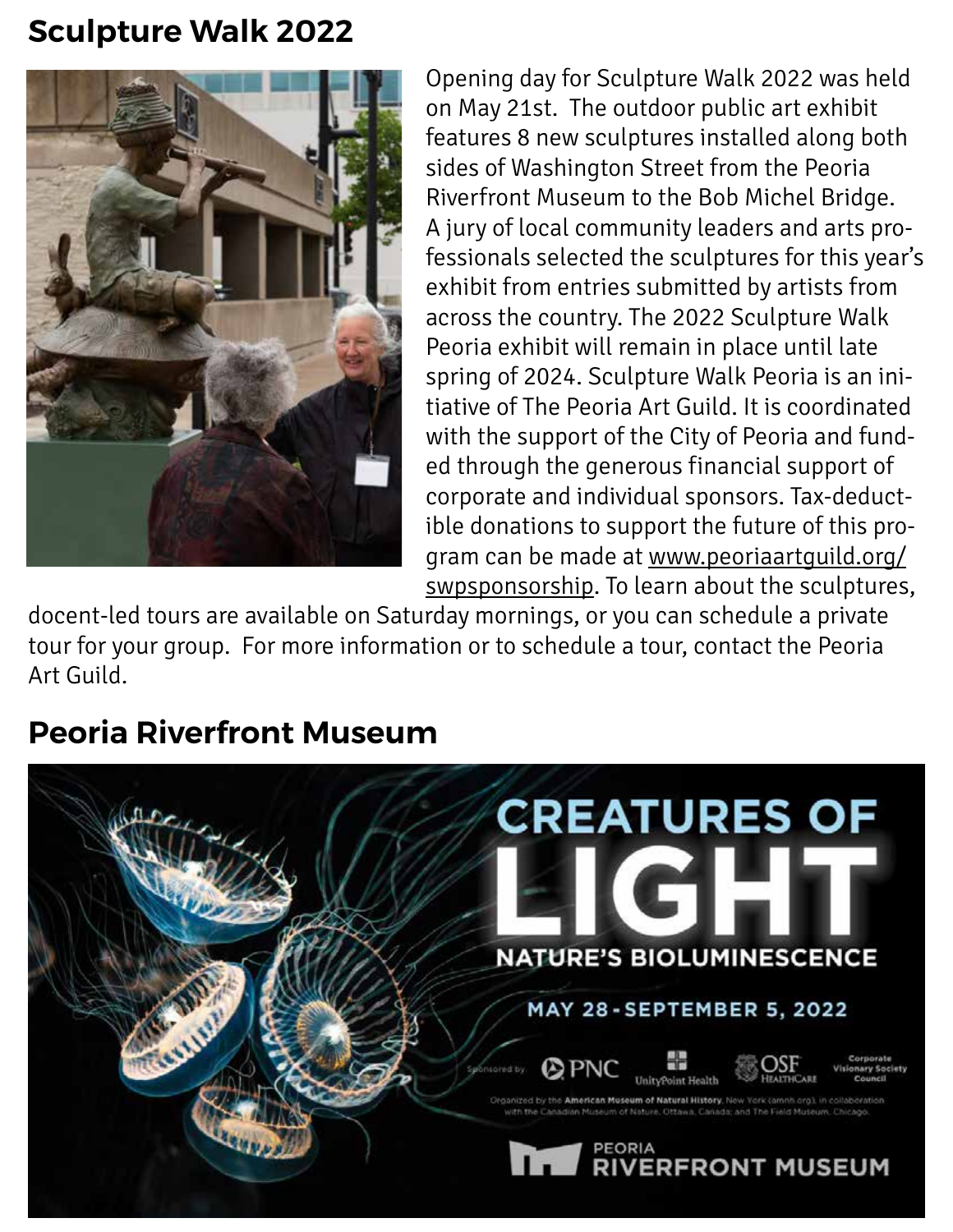#### **Creatures of Light**

Luminous crystal jellies, anglerfish dangling flashing lures, a cave ceiling draped with glittering glowworms, giant fireflies, radiant fungus and marine plankton emitting "sea sparkle" so bright it can be tracked by satellite, they're all featured in "Creatures of Light: Nature's Bioluminescence," opening May 28 through Sept. 5, 2022, at Peoria Riverfront Museum.

"Creatures of Light," created by the American Museum of Natural History, New York, illuminates the worlds of the extraordinary organisms that flash, sparkle and glimmer by generating light, called bioluminescence, exploring how and why they glow, from the deep sea to Midwest backyards.

The immersive, family friendly exhibition takes visitors of all ages through a series of recreated, interactive environments where the light makers live, including a woodland floor scattered with glowing mushrooms, a meadow filled with fireflies flashing species-specific patterns, a New Zealand cave where glowworms drop sticky threads from their bioluminescent tails to trap prey, Puerto Rico's Mosquito Bay famous for dinoflagellates that create sparkling halos around anything that moves and the Cayman Island's Bloody Bay Wall fantastically lit with fluorescent coral and fish.

Admission to "Creatures of Light" is free for members and costs \$19 for adults, \$17 for seniors (60+) and students (with ID) and \$15 for youth 3-17. The admission price covers all exhibitions and daytime planetarium shows. Giant Screen Theater tickets are extra. The museum welcomes Blue Star Museum families, Museums for All and public library pass holders. For more information about the exhibition, upcoming programs or membership, or to purchase movie tickets, call 309.686.7000 or visit www.RiverfrontMuseum.org.

### **UnityPoint Health Red White & Boom!**



It's back! UnityPoint Health Red White and Boom will return on the Fourth of July for the first time since 2019! Red White & BOOM! is the Peoria area's largest event, attracting an estimated 200,000 people on the Peoria and East Peoria riverfronts. This massive fireworks display ranks among the top 2% in the nation. It is free to everyone. To view the event schedule, visit the web site at www.redwhiteandboom.us.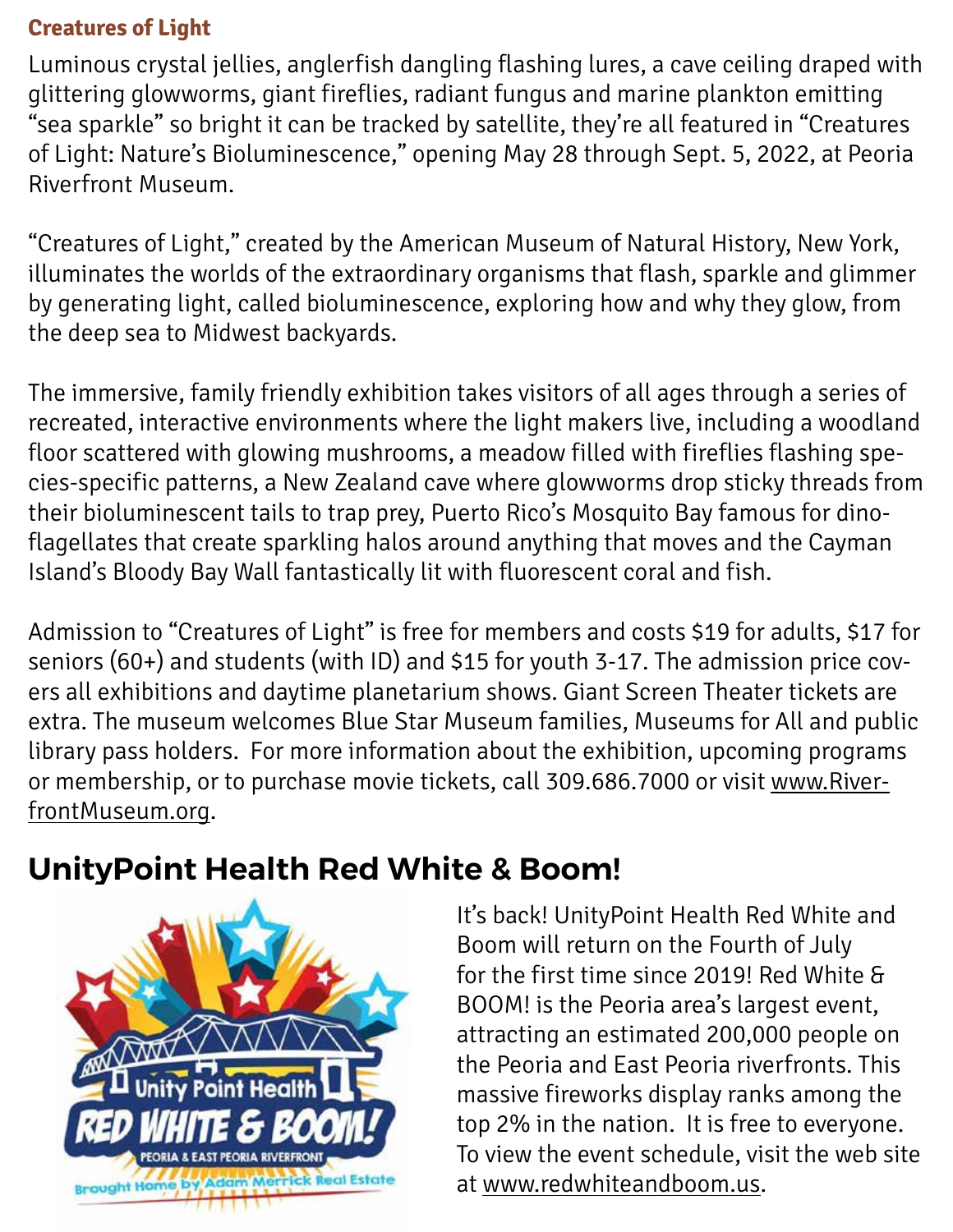### **Visit Peoria!**

The DDC web site is a wonderful resource for development resource information and also things to do in downtown Peoria. With spring now upon us, downtown Peoria is coming alive with markets, fine arts, great food and entertainment. In collaboration with Peoria Riverfront Association, we keep an updated pulse on downtown activities. If you are looking for fun, visit our web site at www.downtownpeoria.us/play.

### **Extra!**

#### **Go big or go home!**





We are often asked, "What is the difference between the Downtown Development Corporation of Peoria (DDC) and the Greater Peoria Economic Development Council (GPEDC)." In a recent article by Chris Setti, President/CEO of the GPEDC, titled "Extra Regional," he lays out the scope of the GPEDC very nicely. According to Chris, "The entire work of Greater Peoria EDC is based on our region working together toward a common goal. While each county, city or village offers unique assets, we are all interconnected such that a success in one corner of the region is good for the rest of it. We structure our efforts to capitalize on and harness these individual assets so that we can move forward together. For clarity, we do focus our work to five counties: Peoria, Tazewell, Woodford, Mason and Logan counties. But in reality "Greater Peoria" is actually quite a bit larger and areas outside these boundaries play an important role in the success of the region."

While the GPEDC has a regional focus, the DDC, on the other hand, has a much smaller downtown focus. The Peoria downtown includes five districts: Warehouse, Riverfront, Central Business, Medical, and Near North Side. The DDC was formed in 2013 by the CEO Council to specifically concentrate on development and redevelopment of the downtown, promoting growth and new businesses. We have accomplished much in the past nine years, especially in the Warehouse District. According to Michael Freilinger, President/CEO of the DDC, "Our name says it all. The Downtown Development Corporation exists to encourage and support development in Downtown Peoria."